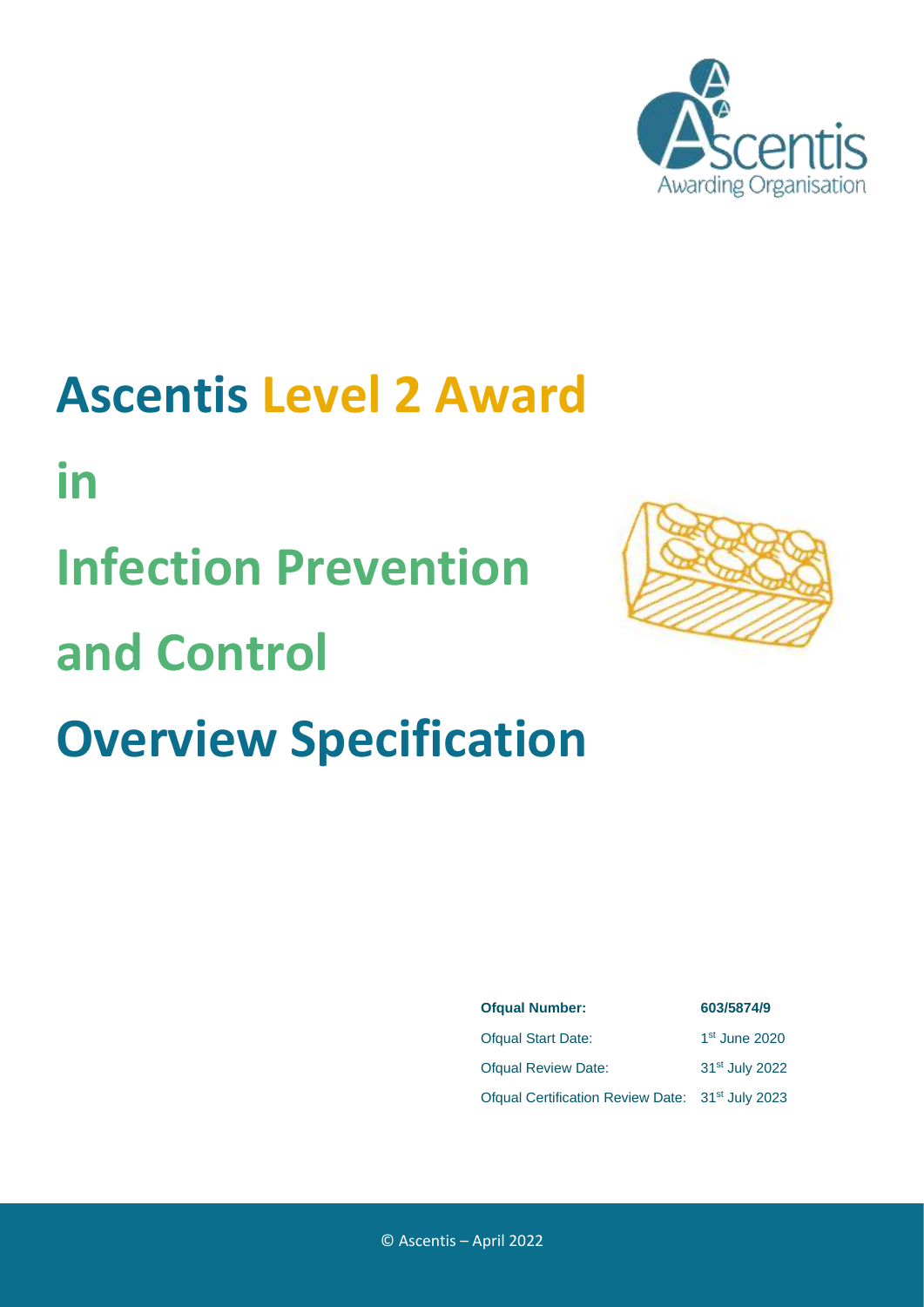## **Qualification Overview**

There are a wide range of individuals working, either in a paid or voluntary capacity in roles, where they may be at risk of contracting or spreading infection. Knowledge of infection control is essential for all those working in hospital, nursing and care settings. It is also often now considered relevant for those working in other types of group settings where there may be a risk of infection spreading, such as prisons, schools and hostels.

The Ascentis Level 2 Award in Infection Prevention and Control is designed to give learners a good understanding of the causes of infection and how these can be controlled in relevant settings, such as hospitals and care homes.

This qualification is mapped to the National Occupational Standards (NOS).

There are several features of this qualification that make it very appropriate for its target learners:

- It allows learners to develop a good understanding of the causes and transmission of infection and its prevention and control
- Unit certification is available for each of the units
- **•** Verification and certification can be offered throughout the year, allowing maximum flexibility for centres
- It has relatively short units, each of 20–30 guided learning hours
- It can be delivered in the workplace, either as a classroom-based course or as a blended learning programme
- Evidence can be generated within a wide range of organisational contexts, allowing the qualification to meet learners' specific occupational requirements

### **Aims**

The aims of the qualification are to enable learners to:

- Understand the different causes of infection
- Understand how infections are transmitted
- Outline the possible methods of the control and prevention of cross-infection

### **Regulation Codes**

Ofqual Qualification Number:

• Ascentis Level 2 Award in Infection Prevention and Control: 603/5874/9

### **Assessment Method**

All units are internally assessed through the learner building up a portfolio of evidence that covers the relevant assessment criteria. They are internally assessed and verified by the centre and then externally verified by Ascentis.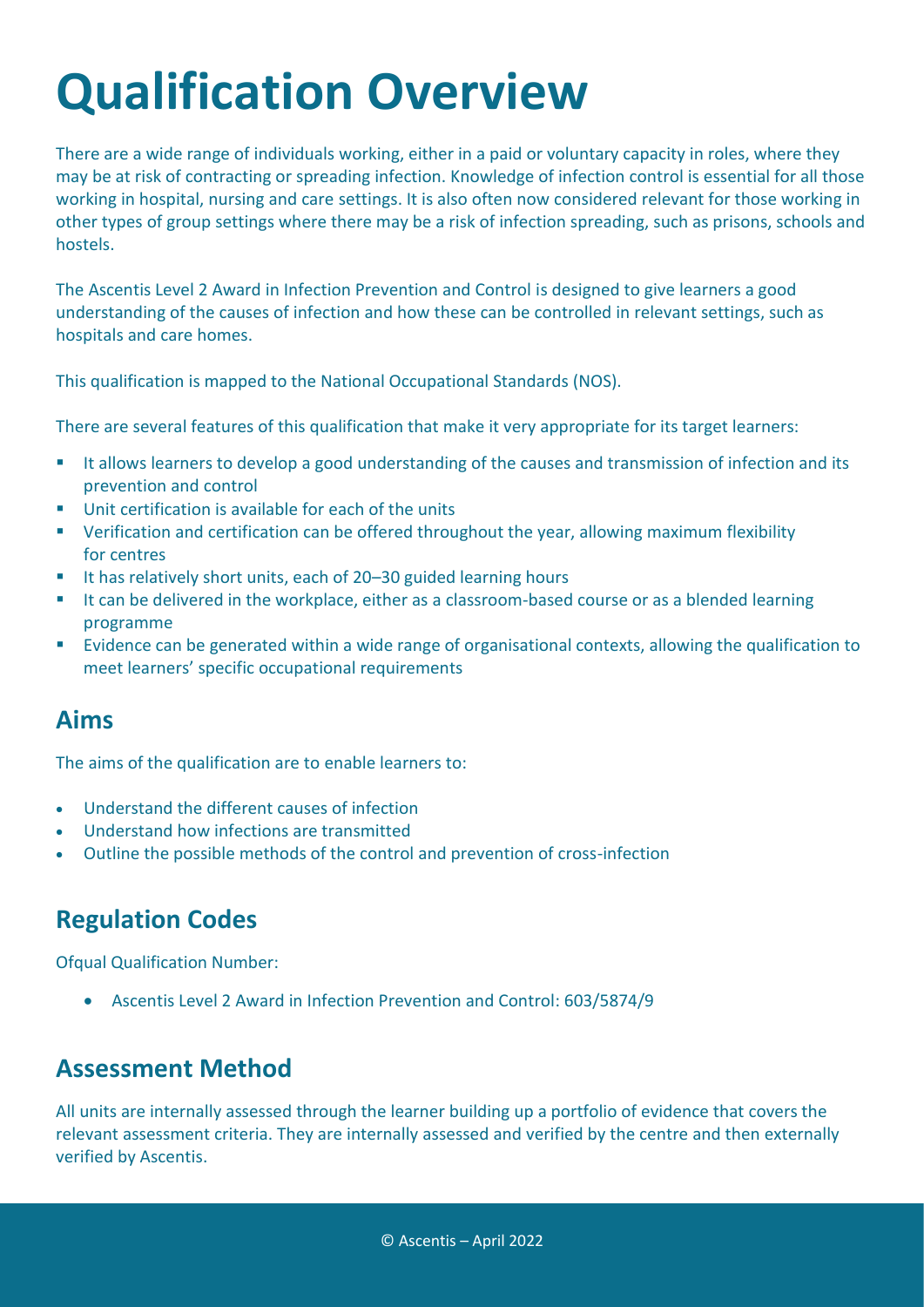# **Rule of Combination**

#### **Ascentis Level 2 Award in Infection Prevention and Control**

| Minimum credits: 7                                         |              |                     |            |                 |
|------------------------------------------------------------|--------------|---------------------|------------|-----------------|
| Minimum credit value at level of qualification or above: 7 |              |                     |            |                 |
| <b>Mandatory Units</b>                                     |              |                     |            |                 |
| <b>Credit from Mandatory Units: 7</b>                      |              |                     |            |                 |
| <b>Title</b>                                               | <b>Level</b> | <b>Credit Value</b> | <b>TQT</b> | <b>Unit ref</b> |
| The Principles of Infection Prevention and<br>Control      | 2            | 3                   | 30         | D/618/1282      |
| Cause and Spread of Infection                              |              | า                   | 20         | H/618/1283      |
| Cleaning, Decontamination and Waste<br>Management          |              | C.                  | 20         | K/618/1284      |

## **Guided Learning Hours (GLH)**

The recommended guided learning hours for Level 2 Award in Infection Prevention and Control is 70.

## **Total Qualification Time (TQT)**

The recommended guided learning hours for Level 2 Award in Infection Prevention and Control is 70.

## **Age Range of Qualification**

This qualification is suitable for young people aged 14–19 and adult learners